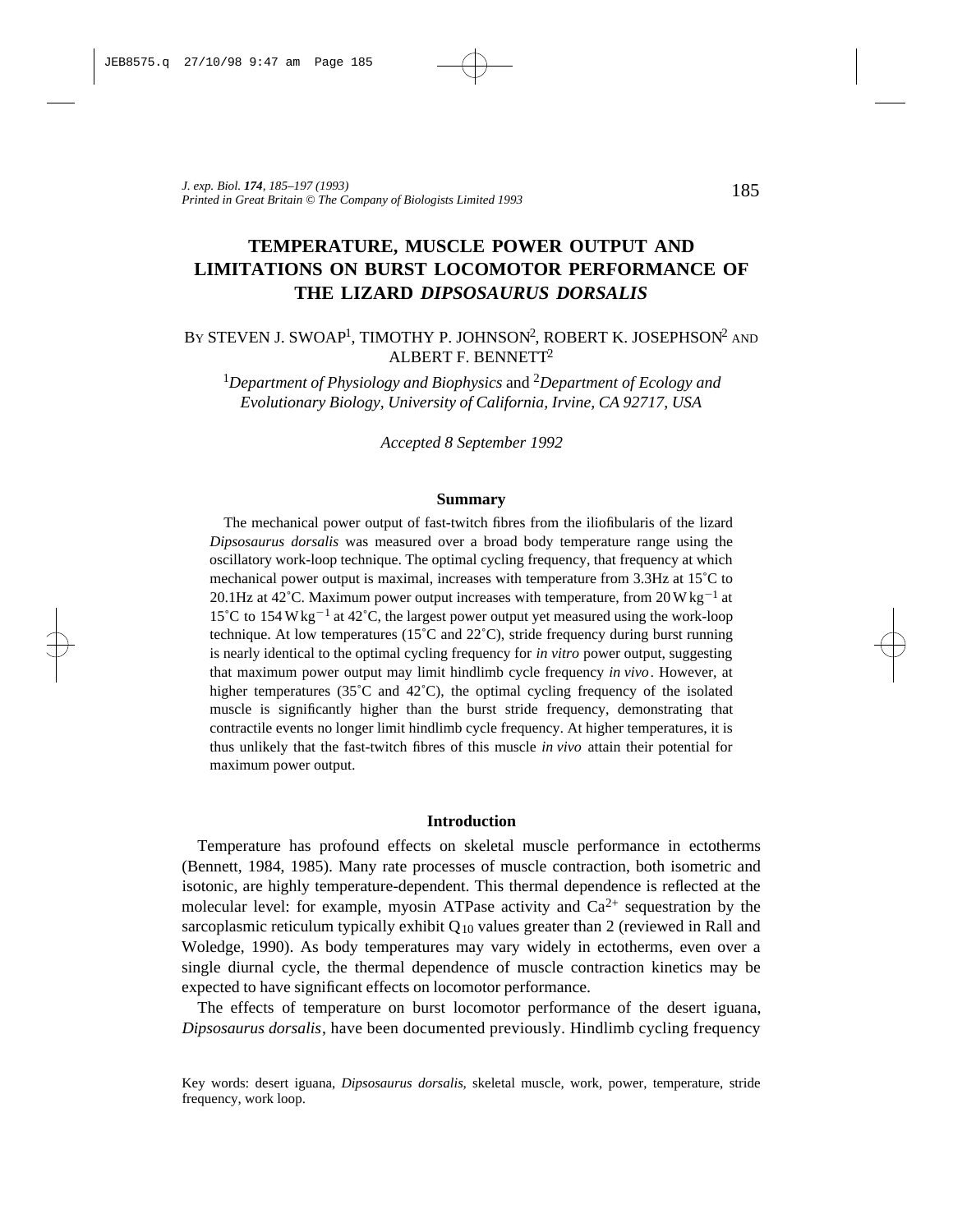## 186 S. J. SWOAP AND OTHERS

during running bursts increases with body temperature to a maximum at 40˚C and decreases sharply at higher temperatures (Marsh and Bennett, 1985). 40˚C is the animal's preferred body temperature (DeWitt, 1967). Marsh and Bennett (1985) examined the relationship between burst-speed running of the lizard *Dipsosaurus dorsalis* and twitch kinetics of the fast glycolytic (FG) fibres of the iliofibularis muscle (IF). The IF spans both the hip and knee joints and is important in crural flexion and femoral retraction at the onset of the propulsive stroke in the running lizard (Snyder, 1954; Jayne *et al.* 1990). In *Dipsosaurus dorsalis*, the IF consists of approximately 30% slow/tonic fibres recruited during slow locomotor activities and 70% fast fibres (FG) recruited during burst running (Gleeson *e ta l*. 1980; Jayne *e ta l*. 1990). At temperatures greater than 25˚C, the duration of the power stroke of the hindlimb (half of the full hindlimb cycle duration) is longer than the twitch duration (measured from onset to 50% relaxation) of the FG fibres. Thus, at high temperatures the twitch duration of IF fibres is short enough so that, during running, the muscle may be partially tetanized. However, at temperatures lower than 25˚C, the twitch duration is so long that it becomes a potential rate-limiting step in the power stroke/recovery cycle. A similar relationship was also found in locomotor muscles of the western fence lizard, *Sceloporus occidentalis* (Marsh and Bennett, 1986*a,b*). Marsh and Bennett (1985) also described the force–velocity relationship of the IF muscle as a means for determining maximum power output and maximum shortening velocity ( $V_{\text{max}}$ ) of the muscle. Although the exact strain regimes are unknown, muscles involved in repetitive movements, such as running, will undergo cycles of shortening and lengthening. Estimates of power derived from force–velocity relationships deal only with force produced during shortening, and values so obtained represent an overestimate of power output available from a muscle undergoing cyclic length changes (Josephson, 1985, 1989). Muscle function during running is even more complicated because of stretch activation and shortening-induced deactivation (Josephson, 1985). These factors make it difficult to relate muscle function *in vivo* and isotonic/isometric contractile properties *in vitro*.

In order to mimic *in vivo* conditions more accurately when measuring muscle performance in relation to locomotor performance, we measured power output using the work-loop technique. Muscles were subjected to sinusoidal length changes and phasic stimulation while force and muscle length were measured. The area inside the loop formed on a force–position plot over a full length cycle is the difference between the work done during shortening (positive work) and the work required to restretch the muscle (negative work), or the net work done during that cycle (see Josephson, 1985). Using this technique, investigators have modelled power output during flight in insects (Josephson, 1985; Stevenson and Josephson, 1990), jumping in frogs (Stevens, 1988), swimming in fish (Altringham and Johnston, 1990*a*,*b*; Moon *et al*. 1991; Johnson and Johnston, 1991; Johnson *et al*. 1991) and respiratory movements in mammalian diaphragms (Syme and Stevens, 1989; Altringham and Young, 1991). However, the work-loop technique has not been used to correlate *in vitro*muscle function with locomotor performance in a terrestrial animal.

The present study tested the hypothesis of Marsh and Bennett (1985) that limb cycle frequency during burst running in lizards is limited by power output (i.e. contraction kinetics) of skeletal muscle at low body temperatures but not at higher temperatures.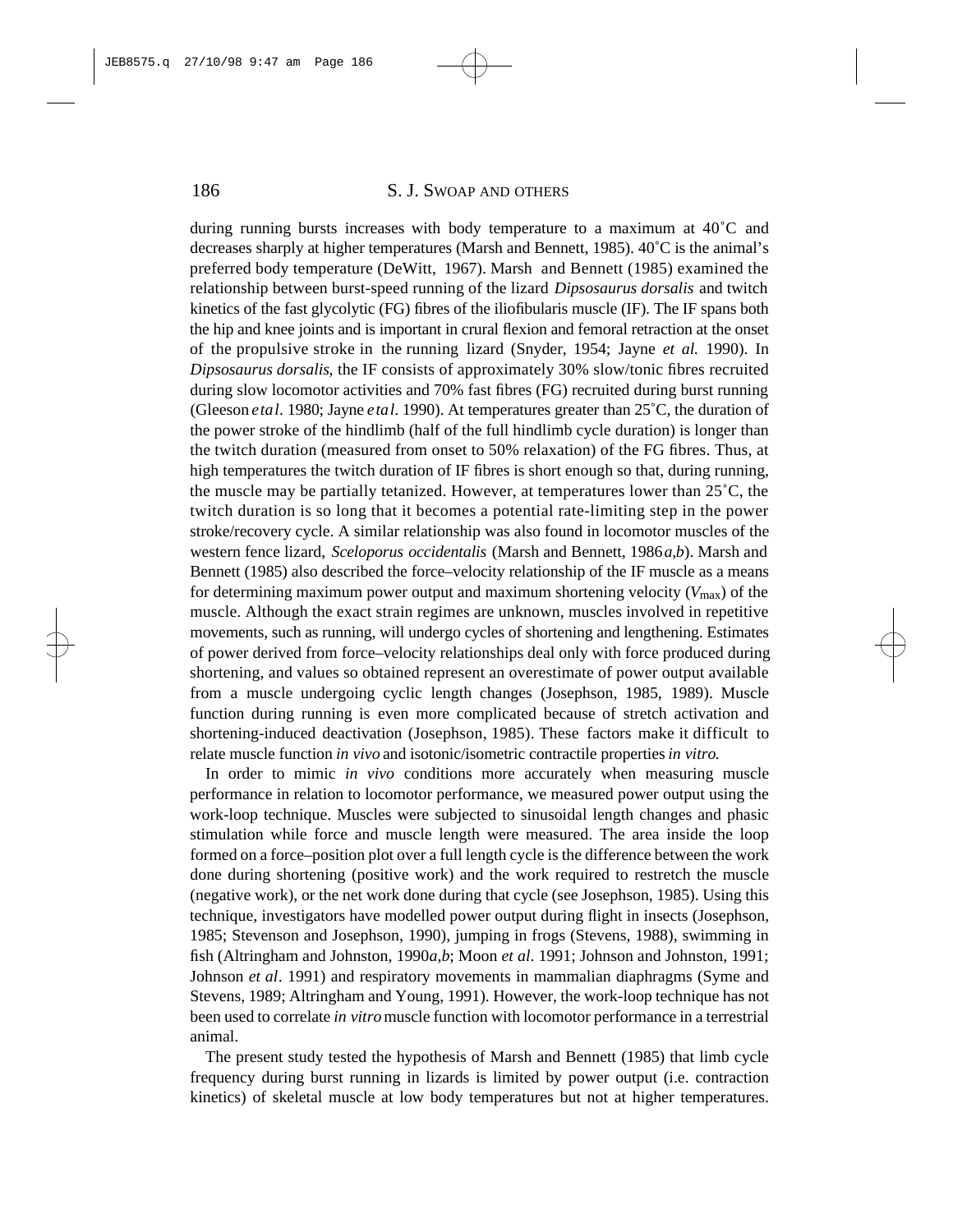Power output of the IF *in vitro* and whole-animal hindlimb cycling frequency were measured over a range of temperatures to allow comparison of the effects of temperature on the optimal cycling frequency *in vitro* and the achieved limb cycle frequency *in vivo*. A companion study (Johnson *et al.* 1993) examines the ontogenic size change in power output and burst speed in this lizard.

## **Materials and methods**

#### *Animals*

*Dipsosaurus dorsalis* Hallowell were collected near Palm Springs, CA (California Scientific Collection Permit, AFB). Animals used for oscillatory work studies were collected in early spring and had a mean mass of  $26.1 \pm 5.6$  ( $\pm$ s.p.,  $N=11$ ). Animals used for analysis of hindlimb cycling frequency during burst running were collected in late June and weighed  $28.2\pm6.1$ g ( $\pm$ s.p.,  $N=6$ ). The lizards were housed in temperaturecontrolled quarters with a 12h/12h light/dark cycle. They received food and water *ad libitum*.

## *Muscle preparation*

Animals were anaesthetized using halothane vapour and killed by decapitation. The IF was isolated as described previously (Marsh and Bennett, 1985). The red portion and any damaged white fibres were removed, leaving a mass of white (fast glycolytic) fibres (30–50mg). One muscle was used immediately, while the contralateral muscle was maintained at room temperature overnight in oxygenated saline. The saline contained (in mmol 1<sup>-1</sup>): NaCl, 145; NaHCO<sub>3</sub>, 20; glucose, 11; KCl, 4; CaCl<sub>2</sub>, 2.5; MgCl<sub>2</sub>, 1; pH7.4 by bubbling with  $95\%$   $O_2:5\%$   $CO_2$ . Preliminary experiments showed that muscle power output was not significantly different in those muscles stored overnight. The pelvis was anchored to a hook connected to a force transducer constructed from silicon strain gauges (Entran Sensors Inc., Fairfield NJ, USA). The transducer was mounted in the base of an experimental chamber. The distal tendon was connected to a Cambridge Instruments model 300H ergometer used to change muscle length. The muscle remained immersed in circulating saline in the chamber, with the temperature maintained at 15, 22, 35 or  $42\pm0.1^{\circ}$ C using a heating/cooling coil. Force and length signals were amplified and displayed on a digital oscilloscope. Net work measurements were made by digital integration of the area inside the loop generated on a force–position plot.

## *Work-loop variables*

#### *Strain*

The resting length of the muscle in the chamber was adjusted to give maximum isometric twitch tension without a significant increase in resting tension. Sinusoidal length changes about resting length were imposed on the muscle. The amplitude of the imposed length change, defined as muscle strain, was based on estimates of muscle length changes *in vivo* determined from video analysis of running animals. Using high-speed videotaping (see below), the hindleg positions of a running lizard were mapped. Muscle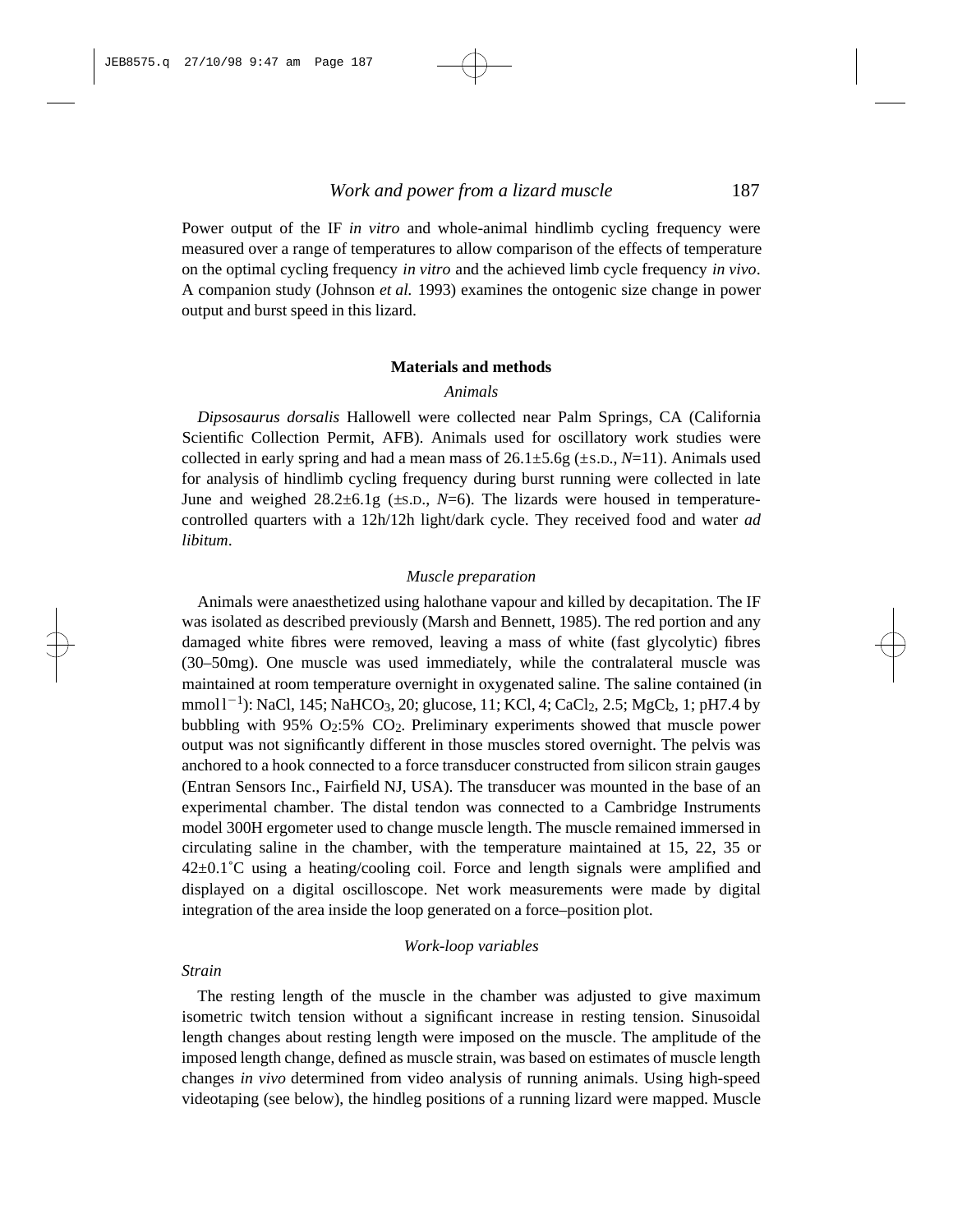# 188 S. J. SWOAP AND OTHERS

length changes were then measured from partially dissected legs moved to the extreme positions reached by the limb during running. Total strain was found to be about 12%, expressed as a percentage of the muscle length at mid-stride. Therefore, in these experiments, strain was set at 12%; that is, the muscle length was varied from 94% to 106% of resting length. Josephson (1989) suggested that there is an inverse relationship between cycle frequency and the strain that gives maximal power output. However, we chose a constant strain at all frequencies since strain is related to stride length and stride length in this lizard has been shown to be relatively constant at cycle frequencies attained during running over the range of temperatures examined (Marsh and Bennett, 1985).

#### *Stimulation*

The muscle was stimulated *via* volume conduction through silver wires placed on either side of the muscle. A Grass stimulator was used to set the frequency and duration of stimulation. The current from the stimulator was amplified and passed through the silver wires. The pulse width, typically about 1ms, was adjusted to give the greatest isometric twitch tension for each temperature and each muscle preparation. The stimulation frequency used for tetanizing the muscle (60Hz at 15 and 22˚C, 250Hz at 35 and 42˚C) was the minimum rate that gave maximum isometric tetanic force.

#### *Stimulus phase and duration*

Work produced by a muscle depends not only on strain and cycle frequency, but also on the timing and duration of the stimulus burst. We use the term *phase* to refer to the point in the strain cycle at which stimulation begins. For each muscle preparation, cycle frequency and temperature, the phase and duration of stimulation were adjusted to maximise work output. The muscle was stimulated for four cycles in each experimental run. In all cases, work output stabilised by the third cycle, which was therefore selected for analysis. Experimental runs were performed at 10min intervals.

#### In vivo *measurements*

Limb cycling frequency during burst speed running was determined using high-speed videotaping. Animals were equilibrated in a temperature-controlled cabinet for at least 6 h. Each lizard was chased down a 2m runway up to five times, while being videotaped at  $400$ framess<sup>-1</sup> (NAC high-speed video model HSV-400). The duration of each limb cycle was calculated and averaged for each animal at each temperature tested. Six animals were filmed at each of four temperatures (15, 22, 35 and  $42^{\circ}$ C). No fewer than four limb cycles were analyzed per animal per temperature.

## *Statistical analysis*

A single-factor analysis of variance (one-way ANOVA; Sokal and Rohlf, 1981) was employed to determine whether temperature had a significant effect on the measured variables (Table 1). This was followed by a Scheffé test for multiple comparisons to isolate specific differences between the means at each temperature (Zar, 1974). A standard *t*-test was used to compare the optimal cycle frequency for the isolated preparations and the observed limb cycling frequency during burst running (Sokal and Rohlf, 1981).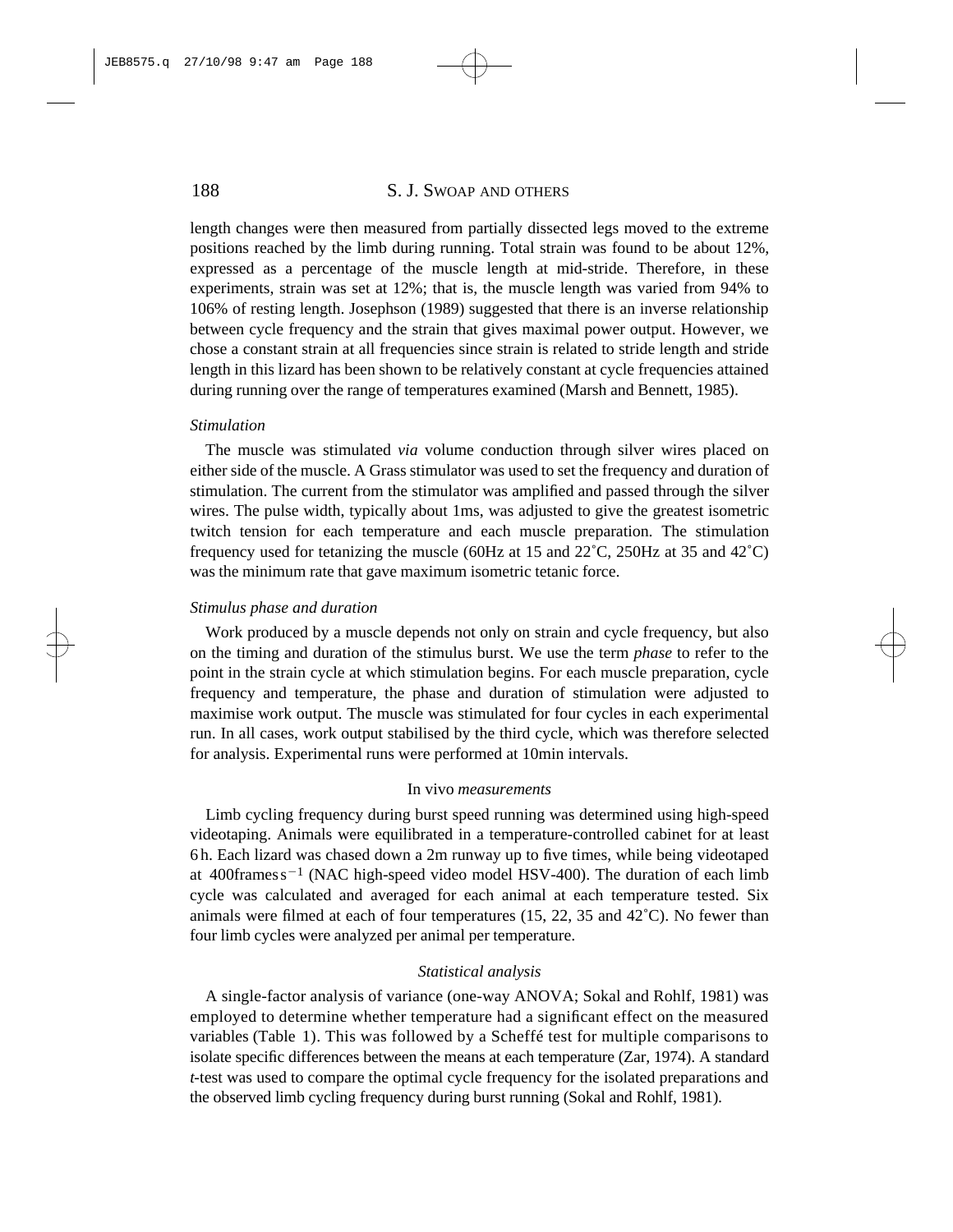## **Results**

## *Twitch kinetics*

The measured variables from isometric twitches at all experimental temperatures are summarised in Table 1. Both the time to peak tension  $(T_{PT})$  and half-relaxation time  $(R_{\text{T1/2}})$  are temperature dependent (*P*<0.001, ANOVA) with significant differences between the means at each temperature  $(P<0.01, Scheff\acute{e})$  except  $R_{T1/2}$  between 35 and 42 °C. The results are very similar to those of Marsh and Bennett (1985). Both *T*<sub>PT</sub> and  $R_{\text{T1/2}}$  of the FG fibres of the IF have a  $\text{Q}_{10}$  of about 2.1 over the entire range of temperatures examined.

#### *Oscillatory work*

Net work output per cycle at optimum stimulus duration and phase decreases with increasing cycling frequency at all temperatures examined in this muscle (Fig. 1). Power (W), the product of the net work done by the muscle in a full cycle  $(Jcycle^{-1})$  and the cycle frequency (cycles<sup> $-1$ </sup>), increases with increasing cycle frequency to a maximum and declines at higher frequencies (Fig. 2). The frequency at which power reaches a maximum, the optimal cycling frequency, increases significantly with temperature (*P*<0.001, ANOVA), from 3.3Hz at 15˚C to 20.1Hz at 42˚C, with significant differences in the mean values at each temperature  $(P<0.01, S$ cheffé; Fig. 3, Table 1). The frequency dependence of power output of the IF and the change in optimal cycling frequency with change in temperature are similar to findings for other muscles investigated with the work-loop approach (e.g. Syme and Stevens, 1989; Stevenson and Josephson, 1990; Johnson and Johnston, 1991).

| Temperature $(^{\circ}C)$ |                                |                |   |                 |   |                 |
|---------------------------|--------------------------------|----------------|---|-----------------|---|-----------------|
| 15<br>$(N=7)$             |                                | 22<br>$(N=9)$  |   | 35<br>$(N=15)$  |   | 42<br>$(N=7)$   |
| $78.2 \pm 2.6$            | ∗                              | $38.8 \pm 2.8$ | ∗ | $14.7 \pm 0.8$  | ∗ | $11.1 \pm 1.0$  |
| $69.9 \pm 3.8$            | $\ast$                         | $28.6 \pm 3.9$ | ∗ | $10.0 \pm 0.8$  |   | $10.1 \pm 0.4$  |
| $2.6 \pm 0.5$             | *                              | $6.7 \pm 0.3$  | ∗ | $10.7 + 0.4$    |   | $10.5 \pm 0.6$  |
| $3.3 \pm 0.2$             | $\ast$                         | $5.9 \pm 0.3$  | ∗ | $17.1 \pm 0.2$  | ∗ | $20.1 \pm 0.9$  |
| $6.7 \pm 0.6$             |                                | $7.6 \pm 0.6$  |   | $8.4 \pm 0.5$   |   | $7.8 \pm 0.6$   |
| $19.6 \pm 2.4$            | *                              | $42.6 \pm 2.3$ | * | $143.9 \pm 8.4$ | ∗ | $153.7 \pm 0.4$ |
|                           | Optimal cycling frequency (Hz) |                |   |                 |   |                 |

Table 1. *The thermal dependence of the contractile properties of fast-twitch muscle fibres isolated from the iliofibularis of* Dipsosaurus dorsalis

Values are means±S.E.

Asterisks separate values that are statistically significantly different (*P*<0.01, Scheffé).

*T*PT, time from onset of twitch to peak isometric tension.

*R*<sub>T1/2</sub>, time from peak tension to 50% relaxation.

Limb cycling frequency is the frequency at which the hindlimb cycles during burst speed running.

Optimal cycling frequency is the cycling frequency at which the muscle produces maximum power *in vitro*.

Work and power values were obtained at the optimum cycling frequency for each muscle preparation.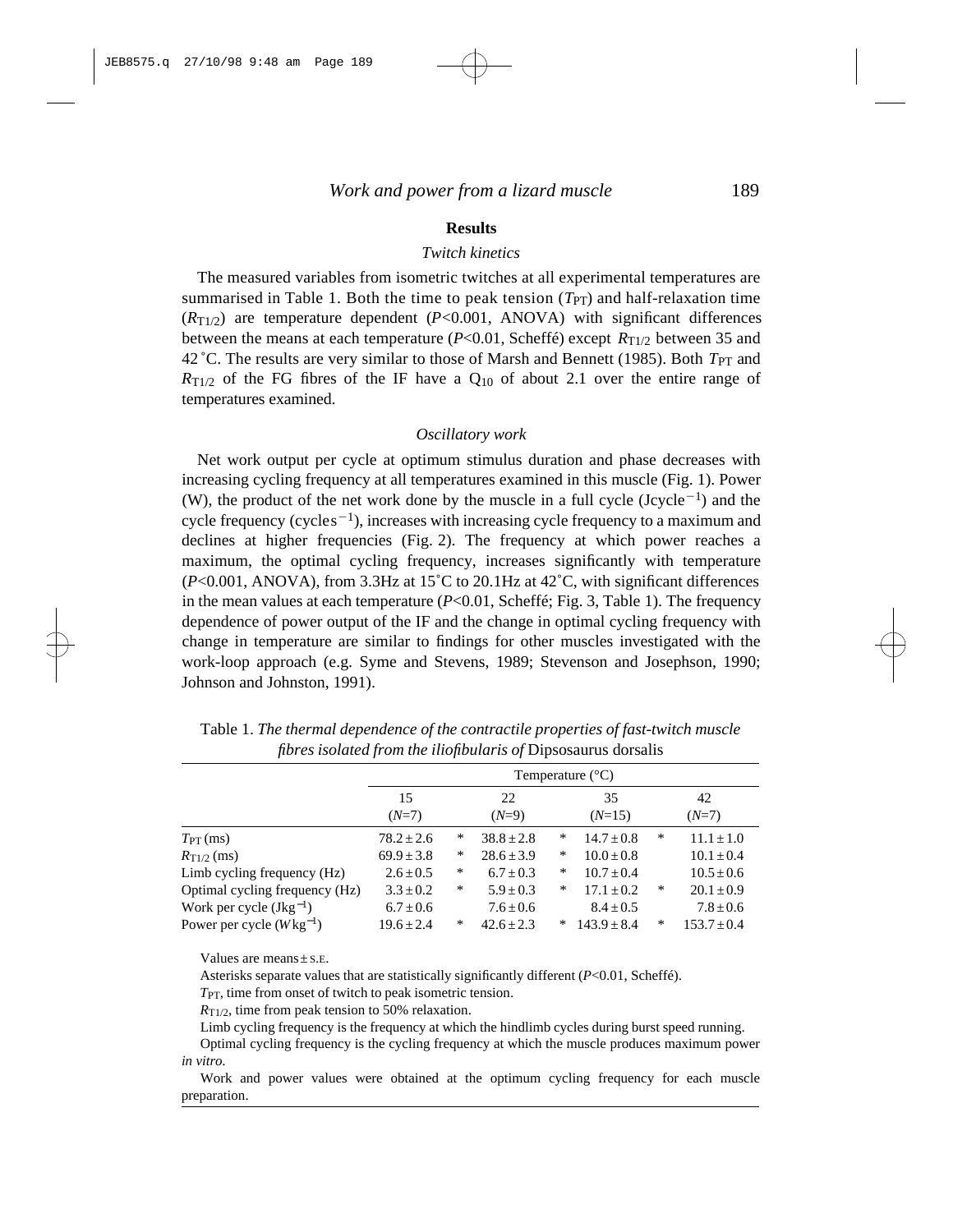

Fig. 1. Work done by the fast-twitch glycolytic fibres of the iliofibularis as a function of cycle frequency. Values are normalised to the maximum work for each preparation at each of the four temperatures (peripheral graphs). A spline curve is fitted to the data from each preparation using Sigmaplot 5.0 (Jandell Scientific). The central graph shows second-order polynomial regressions for all values obtained at each temperature; the relative vertical position of each curve is adjusted according to the mean work values shown in Table 1. (Normalised work at 22˚C is equal to 1.0.)

Not only does temperature affect the optimal cycling frequency, but it also has a dramatic effect on the maximum power output of the IF  $(P<0.001, ANOVA; Table 1)$ . Maximum power output has a  $Q_{10}$  of 2.7 over the entire range of temperature, increasing from  $20W kg^{-1}$  at  $15^{\circ}$ C to  $154W kg^{-1}$  at  $42^{\circ}$ C. Because the net work output at the optimal cycling frequency is independent of temperature (*P*>0.05, ANOVA; see Table 1), the thermal dependence of the power output (derived from net work and cycle frequency) comes principally from the thermal dependence of the optimal cycling frequency.

#### *Isotonic* vs *sinusoidal shortening velocity*

Although shortening velocity is continuously changing during sinusoidal length changes, an average shortening velocity can be determined using the cycle frequency and the strain imposed. The average shortening velocity that produces maximum power is expressed as  $\bar{V}$  at  $f_{\text{opt}}$  (i.e. at optimal cycling frequency; Fig. 4). Power measurements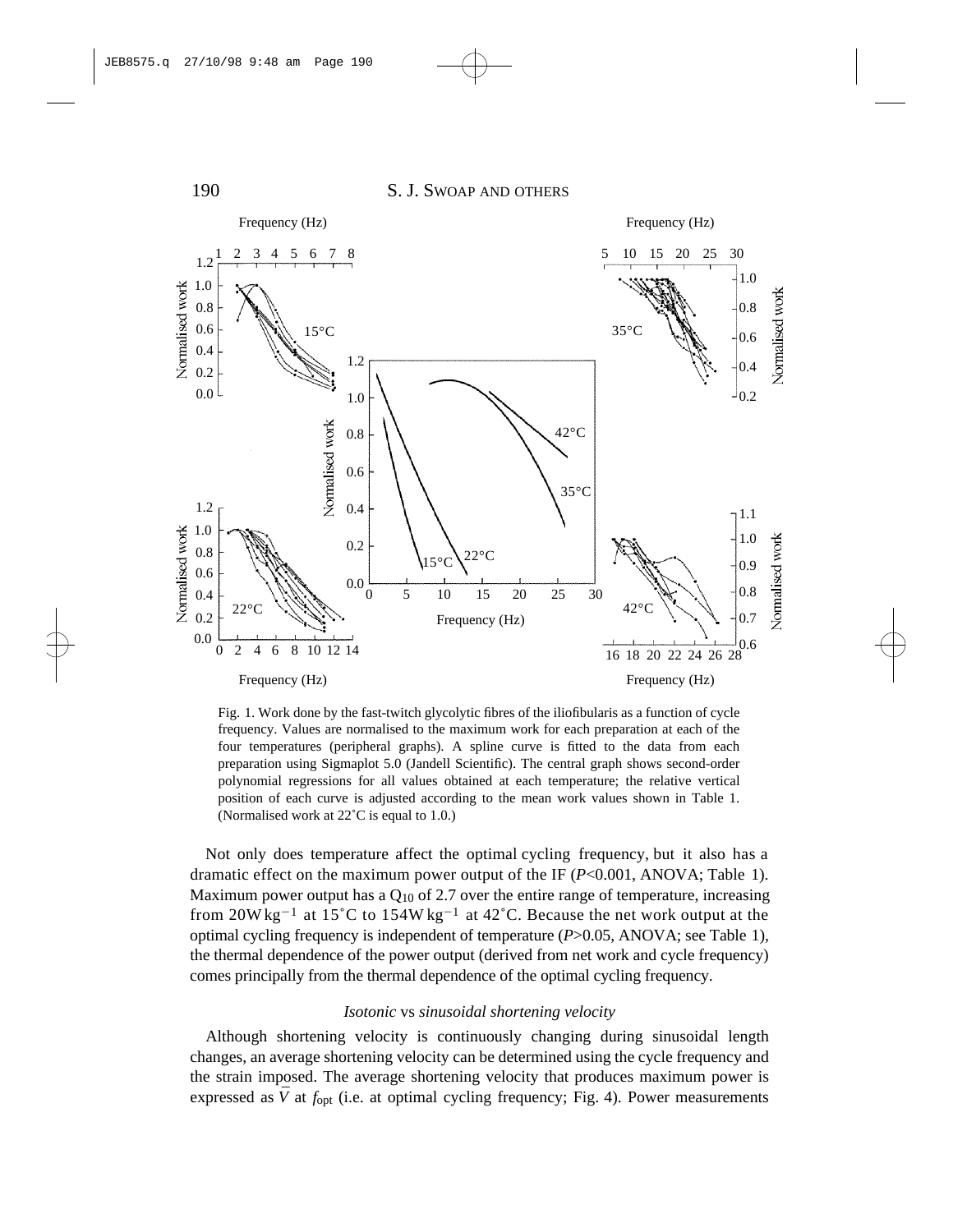

Fig. 2. Normalised power output as a function of cycle frequency. Data are presented as in Fig. 1.

from force–velocity curves, although an overestimate of power production *in vivo* (see above), represent the maximum attainable power and corresponding shortening velocity  $(V_{\text{out}})$  for the muscle. Using force–velocity values published for FG fibres of the IF (Marsh and Bennett, 1985), we calculated the shortening velocity for peak power (Fig. 4). The shortening velocity that produces peak power, as derived from force–velocity relationships, is the same average velocity employed for maximum power output during cyclic muscle length changes. Therefore, when hindlimb cycling frequency *in vivo* and optimal cycling frequency match (see below) at the *in vivo* strain fluctuations, the muscle is performing at an 'optimal shortening velocity' for power output.

## *Animal performance*

Limb cycling frequencies during burst running also have a large thermal dependence with a Q10 of 2.5 in the temperature range of 15–35˚C (*P*<0.001, ANOVA; *P*<0.01, Scheffé; Fig. 3, Table 1). The mean frequency is greatest at  $35^{\circ}$ C (10.7Hz), with maximum frequency from individual animals varying from 9.0 to 12.5Hz. The mean cycle frequency is similar to that reported by Marsh (1989) for animals in this size range (18–34g). Increasing the temperature from  $35^{\circ}$ C to  $42^{\circ}$ C resulted in no change in stride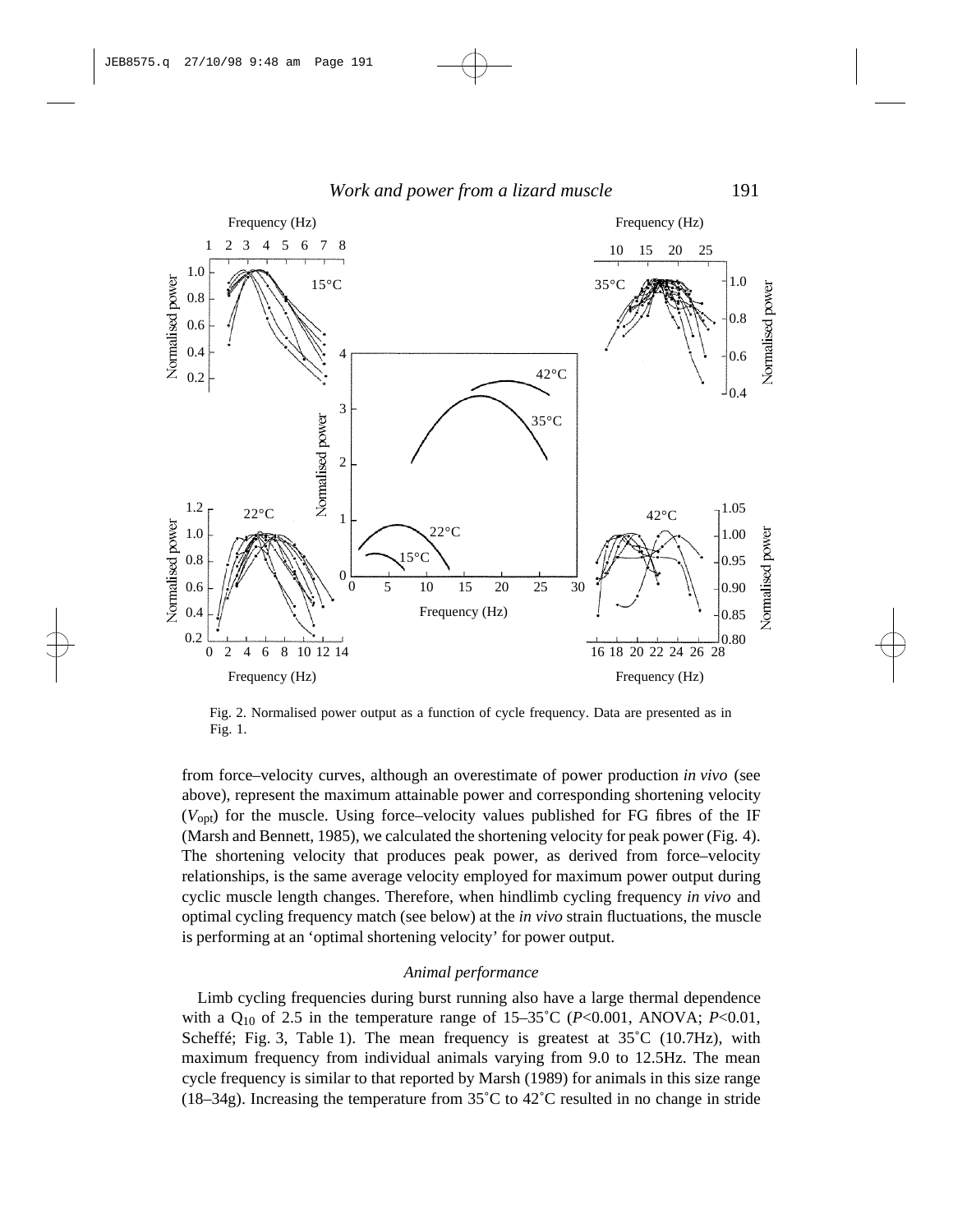

Fig. 3. The relationship between temperature and hindlimb cycling frequency measured during burst speed running, optimal cycle frequency for power output from isolated fast twitch fibres of the IF, and the duration of isometric twitches (time from onset to 50% relaxation). The values on the duration axis (right) correspond to the half-cycle time for frequencies on the opposing axis (left), e.g. at a cycle frequency of 10Hz, it takes 50ms to complete the shortening half of one full strain cycle. The twitch duration axis thus represents the time available to do shortening (positive) work at the corresponding cycle frequency on the opposing axis.

frequency  $(10.5\pm0.6\text{Hz}$  at  $42^{\circ}\text{C}$ , mean $\pm$ s.E.; *P*>0.05, Scheffé), in accordance with previous observations (Marsh and Bennett, 1985; Marsh, 1990).

## *Optimal cycling frequency* vs *burst stride frequency*

At temperatures above 22˚C, burst limb cycling frequency is significantly lower (*P*<0.01, standard *t*-test) than the optimal cycling frequency for power output from the isolated muscle (Fig. 3, Table 1). For example, at  $35^{\circ}$ C, the hindlimb frequency during burst running is 10.7Hz while the isolated muscle preparation produces maximum power at 17.1Hz. However, at 15˚C and 22˚C, the burst cycling frequency and optimal cycling frequency are not significantly different (*P*>0.05; Table 1).

## **Discussion**

## *Twitch kinetics, work and optimal cycling frequency*

The dramatic effects of temperature on contraction kinetics and work output are illustrated in Fig. 5, which compares twitches at several temperatures with the strain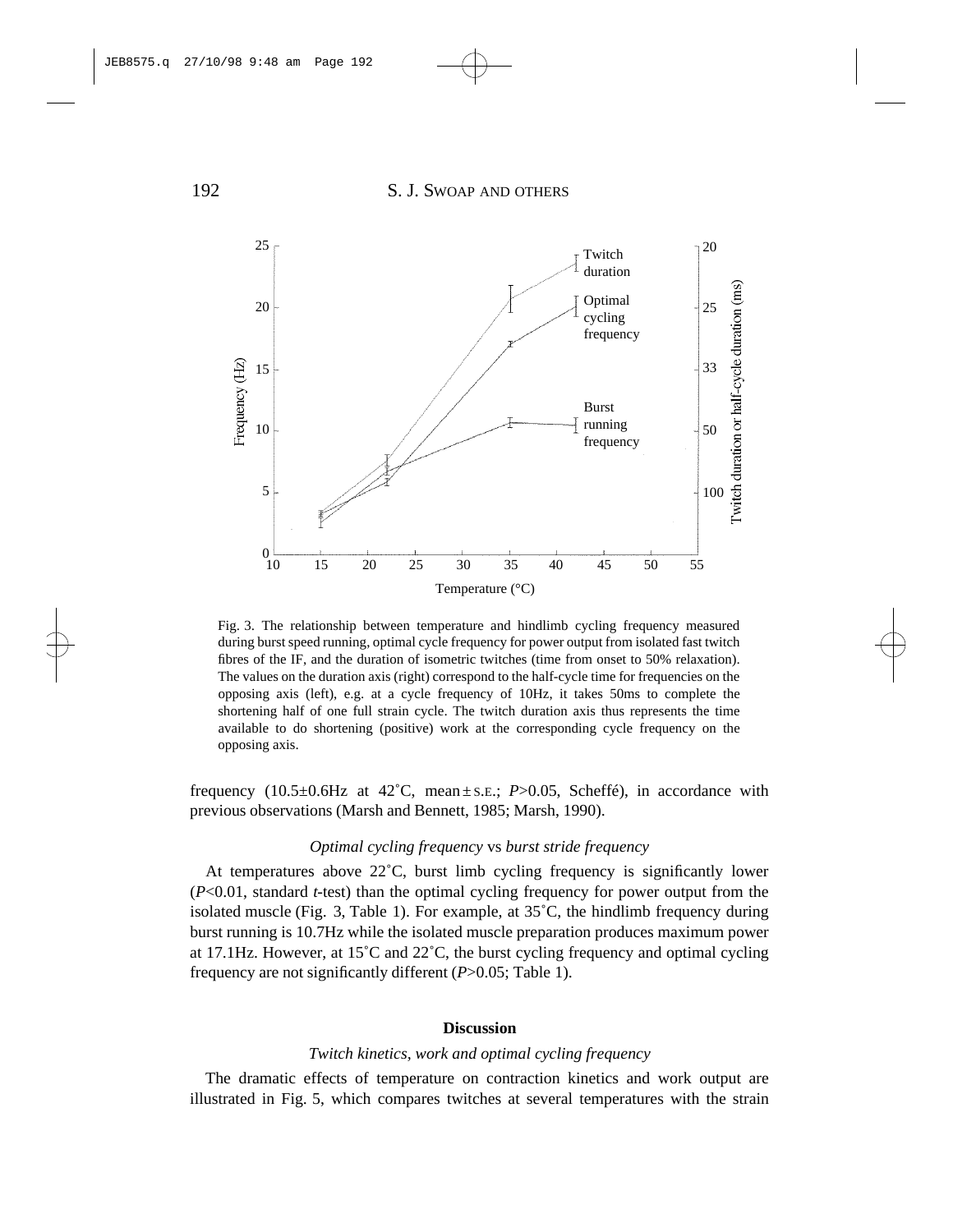

Fig. 4. Optimal shortening velocity, measured in different ways, as a function of temperature. *V*opt, calculated from force–velocity values previously published (Marsh and Bennett, 1985), is the velocity of shortening that resulted in peak power production.  $\bar{V}$  at  $f_{opt}$  is the average velocity of shortening over a strain cycle at the optimal cycling frequency.

cycle that gives the greatest power output at 42˚C (19Hz) and in Fig. 6, which compares work loops at several temperatures, all obtained at the cycle frequency at which power is maximal at 42˚C. For maximal work output, the duration of muscle activation during a length cycle should be confined largely to the shortening phase of the cycle. Activation and high muscle force during the lengthening phase increase the work required to relengthen the muscle (negative work) and reduce the net work over a full cycle. Thus, the twitch duration becomes a limit on performance when it becomes longer than the shortening half-cycle. At 42°C, the duration of the isometric twitch is sufficiently short so that the entire twitch fits within the shortening phase of the cycle at 19Hz, which is the optimum frequency for power output at this temperature. As temperature is lowered, more and more of the twitch spills over into the lengthening phase and by  $22^{\circ}$ C the twitch duration easily spans two full strain cycles (Fig. 5).

During running at higher temperatures, it is likely that the FG fibres of the IF of *D. dorsalis* are activated in short, tetanic contractions rather than twitches (discussed in Marsh and Bennett, 1985). Clearly, during muscle sinusoids, stretch activation and shortening-induced deactivation (Josephson and Stokes, 1989) will allow short trains of stimuli, as opposed to single pulses, to be given without incurring increases in negative work. Certainly, maximum power output is achieved *in vitro* with a short, tetanizing burst of stimuli. The work loops of Fig. 6B (derived from force and length traces in Fig. 6A) were obtained using brief, tetanizing bursts of stimuli at  $22$ ,  $35$  and  $42^{\circ}$ C. The cycle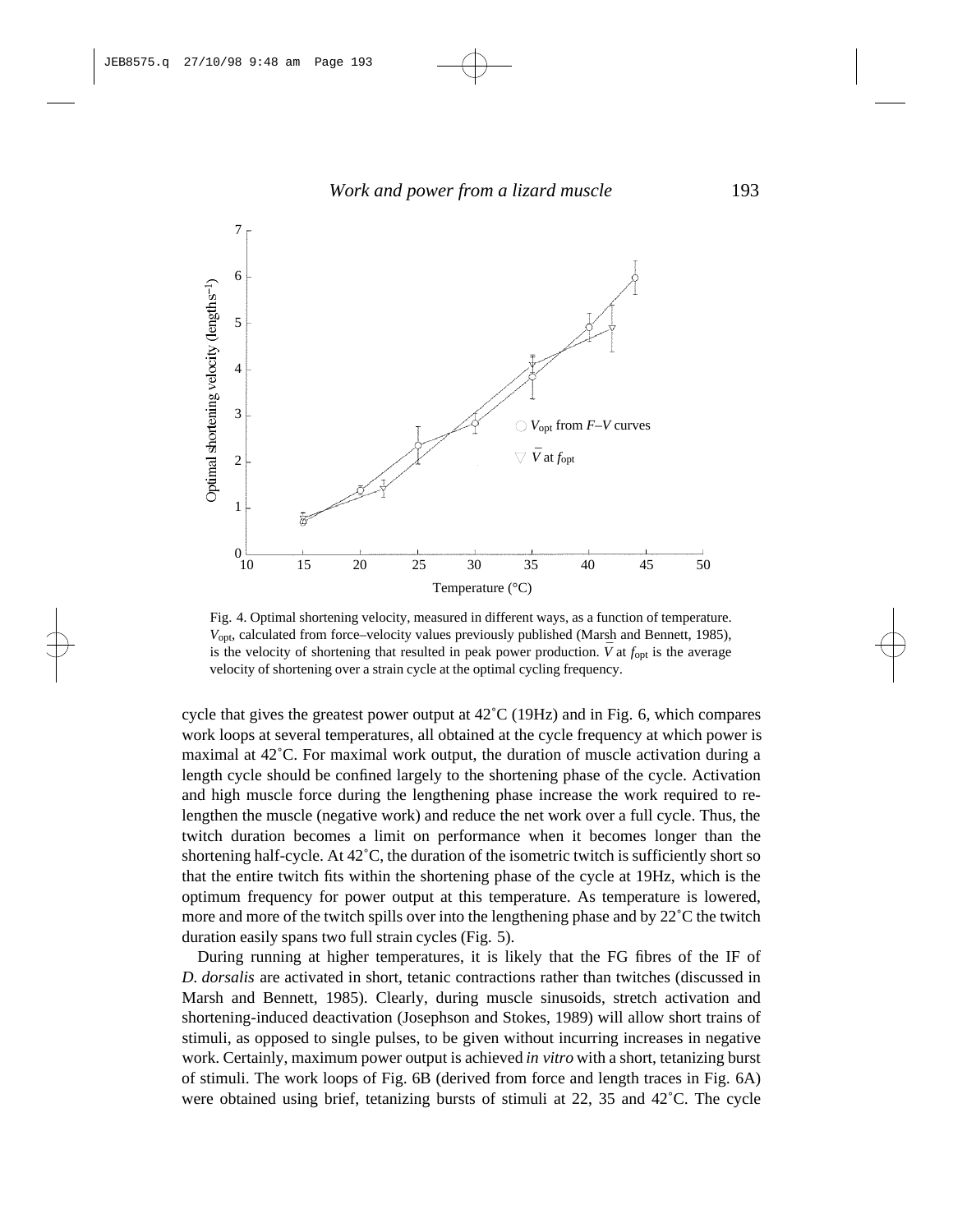

Fig. 5. Force records for isometric twitch contractions at 22, 35 and 42<sup>°</sup>C from a single representative preparation of FG fibres of the IF of *Dipsosaurus dorsalis*. Twitches (solid lines) are superimposed on a strain cycle of 19Hz (dashed lines), the cycle frequency at which power output was maximal at 42˚C.

frequency was 19Hz and the strain was 12%. The muscle was stimulated in each case at the stimulus duration and phase that maximise net work output from the muscle at 42˚C. The cycle frequency, phase and duration are therefore not optimal for power production at 22 and 35˚C under these conditions. Clearly, the effects of temperature on both activation and relaxation time of the muscle during a short burst of stimuli dramatically affect the net work produced by the muscle. At the cycle frequency of 19Hz, the duration of muscle activation is too long at the lower temperatures to allow complete relaxation before lengthening begins, resulting in increased lengthening work and, at 35˚C, a work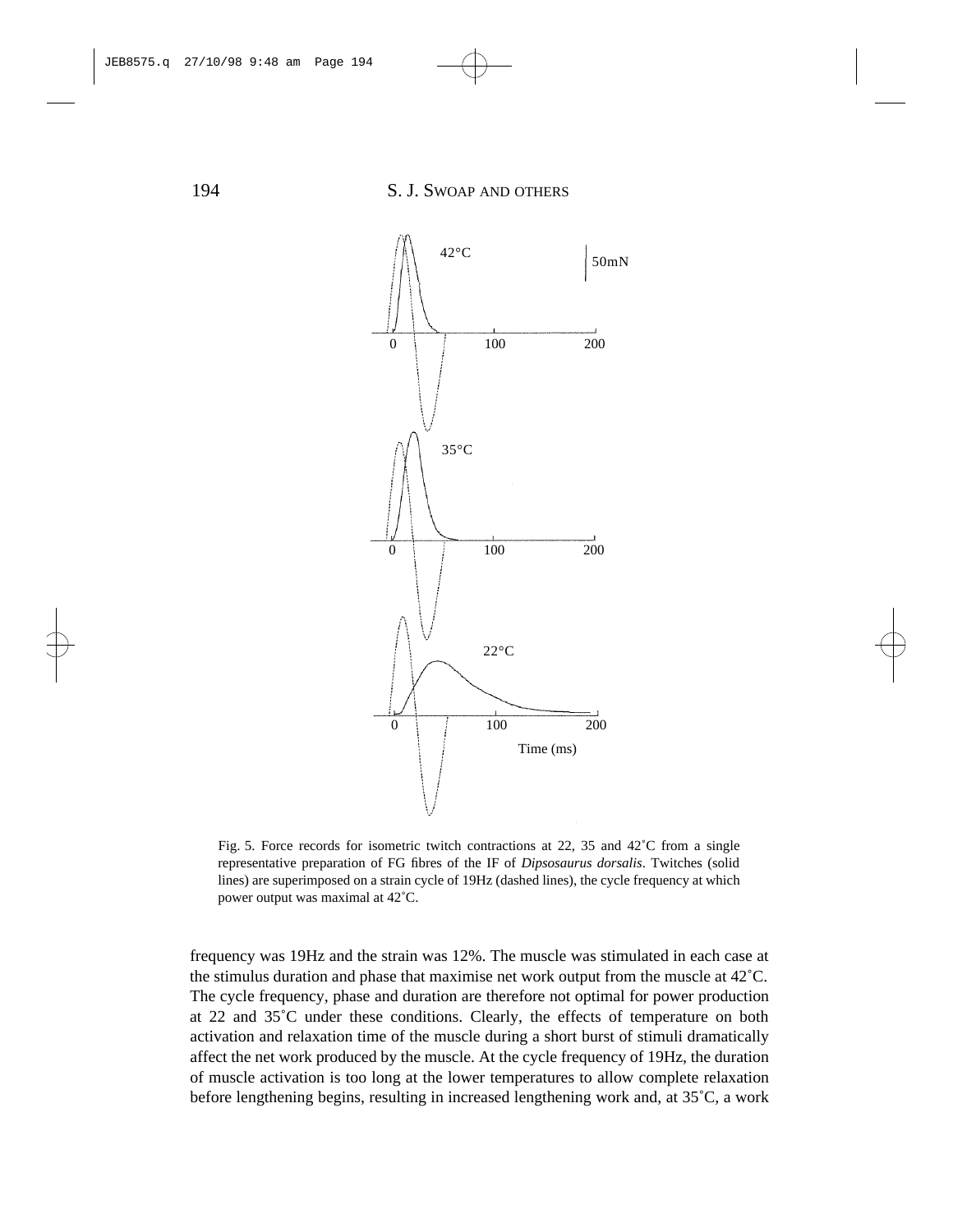

Fig. 6. (A) Force, length and stimulation records for a representative preparation of FG fibres performing oscillatory work at 22, 35 and 42˚C at a 19Hz cycle frequency. Strain was set at 12%. The phase and duration of stimulation used at all three temperatures were those that maximised net work at 42˚C. Both phase and duration remained unchanged for loops at 22 and 35˚C to illustrate the effect of twitch duration on net work. These are therefore not optimal loops for the muscle at 22 and 35˚C. (B) Corresponding work loops generated on force–position plots using the traces shown in A. A counterclockwise loop represents net work done by the muscle, whereas a clockwise loop represents net work done on the muscle.

loop with a clockwise portion (negative work) or, at 22˚C, a work loop which is entirely negative (Fig. 6B).

Because net work is clearly affected by activation and relaxation, power production from a muscle must also be affected by the temperature-dependent kinetics of these processes. Maximum power production at each temperature occurs at frequencies that require short bursts of stimuli. However, with such short stimulus durations, the times of activation and relaxation take up a substantial part of the total time of tension production. Thus, these kinetics of activation and relaxation may play an important role in determining at which frequency maximum power occurs: they consume an increasing portion of the shortening half-cycle with increasing cycle frequency. Therefore, the relationship between isometric kinetics of the twitch and the cycle frequency which maximises power output (optimal cycling frequency) was examined. Fig. 3 demonstrates the relationship between twitch duration (time from onset to 50% relaxation) and optimal cycling frequency. For maximum net work, the duration of tension production should be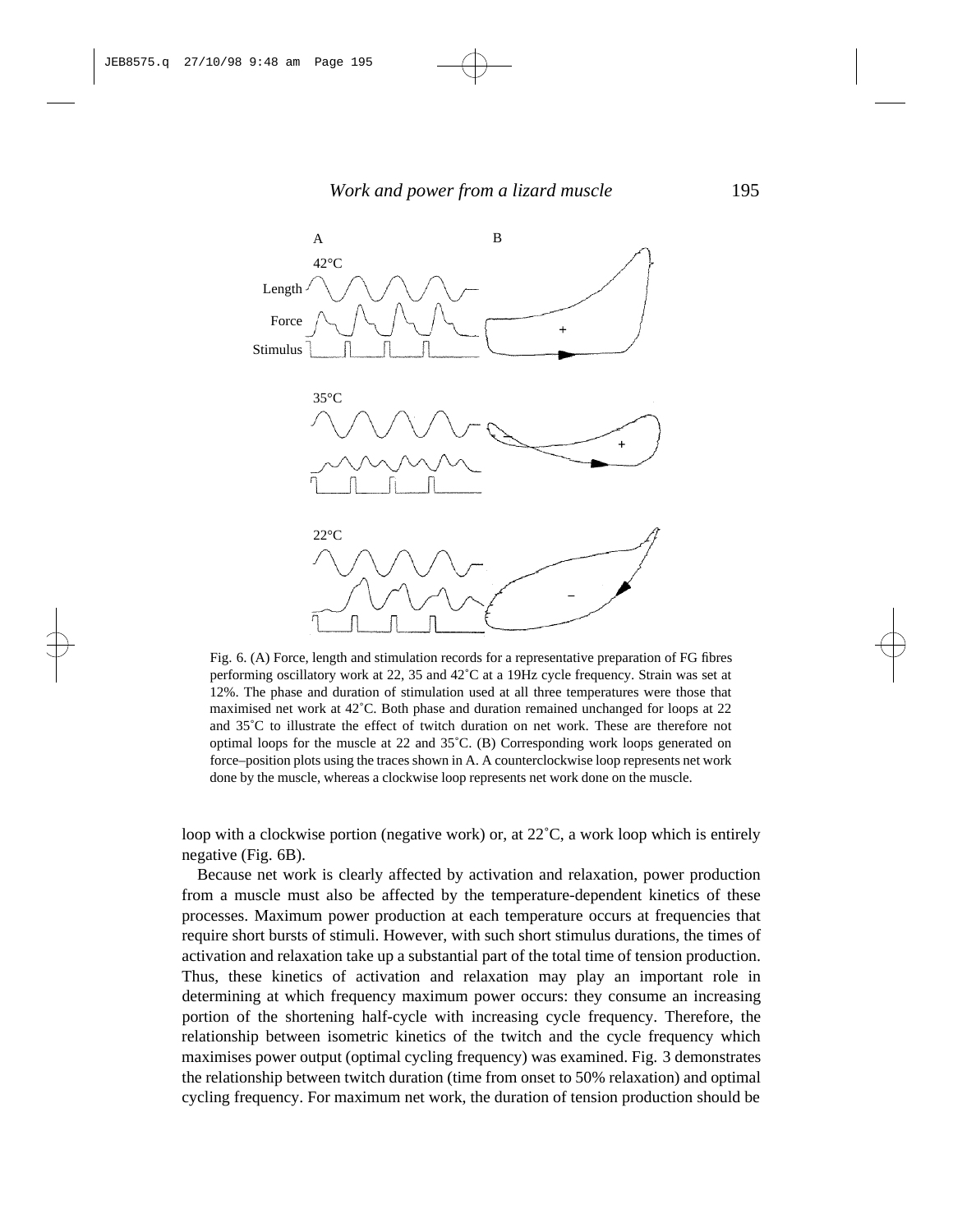## 196 S. J. SWOAP AND OTHERS

equal to and therefore considered in reference to, the half-cycle duration. The thermal dependence of the twitch duration and the shortening half-cycle duration at the optimal cycling frequency are similar (Fig. 3). Twitch duration measured from onset to 50 % relaxation represents a good estimate of the cycle duration at which a muscle will produce maximum power using the work-loop technique.

#### *Temperature, power output and locomotor activity*

Marsh and Bennett (1985) suggested that twitch time-course limits limb cycling frequency at low temperatures but not at high temperatures in this lizard. We correlated the cycling frequency employed by the hindlimb during burst speed running and the cycling frequency that produced maximum power in isolated muscle preparations (optimal cycling frequency) over a range of temperatures. The cycle frequency at which the IF produces maximum power at 15 and 22˚C matches very well the hindlimb frequency employed during burst running at these temperatures (Fig. 3, Table 1). Maximum power output from FG fibres therefore appears to limit the hindlimb cycling frequency at 15 and 22˚C. Certainly, the animal could cycle its hindlimbs faster, but this would be at the expense of FG fibre power production and would possibly reduce speed.

At the higher temperatures of 35 and 42˚C, the hindlimb cycling frequency reaches a plateau at 10–11Hz (Fig. 3, Table 1). However, as a consequence of the faster contraction kinetics at these high temperatures, muscle power output from isolated preparations is maximal at frequencies much higher (17 and 20Hz at  $35^{\circ}$ C and  $42^{\circ}$ C, respectively) than the hindlimb cycling frequency (Fig. 3; see also Fig. 3 of Johnson *et al.*1993). Presumably, the muscle is working below its full potential for power production *in vivo* at these temperatures. For example, at 35˚C, the average power produced by the isolated muscle when cycling at the measured hindlimb cycling frequency (11Hz) was  $60.1\pm3.6W$  kg<sup>-1</sup> (s.e.,  $N=15$ ), while  $144W \text{ kg}^{-1}$  would have been available if the muscle had operated at  $17\,\text{Hz}$ . Thus, above  $22^{\circ}$ C contractile events no longer limit the frequency at which the hindlimb can cycle. The reasons why the animal operates at frequencies less than those required for maximum power from the IF remain unclear (discussed in Johnson *et al.* 1993).

Estimates of power obtained using the work-loop technique were about half the value of peak power estimated from force–velocity curves (Marsh and Bennett, 1985). This observation reconfirms the expectation that measurements of muscle power output from force–velocity curves overestimate power output available *in vivo* from a cycling muscle (Josephson, 1989). To date, the power output of the IF at  $42^{\circ}$ C, 154 W kg<sup>-1</sup>, is the highest recorded power output obtained with the work-loop technique.

We are most grateful to Doug Syme and Alistair Cullum for technical assistance. This research was supported by grants awarded to AFB (NSF DCB-8812028 and IBN-9118346) and RKJ (DCB-8811347).

## **References**

ALTRINGHAM, J. D. AND JOHNSTON, I. A. (1990*a*). Modelling muscle power output in a swimming fish. *J*. *exp*. *Biol*. **148**, 395–402.